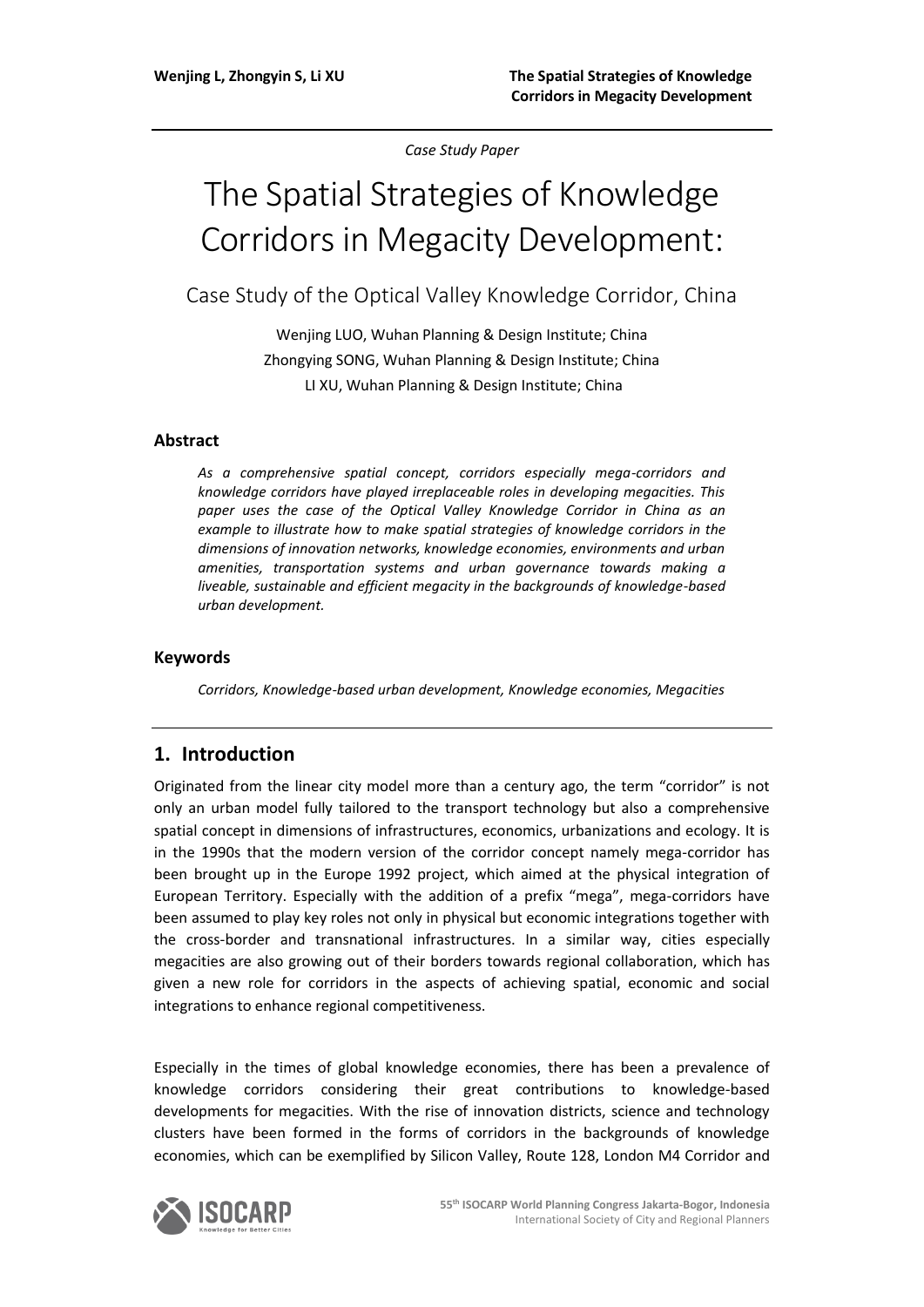etc. With the announcement of *National Innovation-driven Development Strategy Outlines* in China(State Council of China,2016), great efforts especially in Chinese megacities have been dedicated to developing knowledge corridors aimed at enhancing regional competitiveness through linking themselves with their surrounding cities and towns by a bundle of infrastructures and mainly developing technology-led industries, like Shanghai G60 Corridor, Guangzhou-Shenzhen-Hong Kong-Macau Corridor, Hangzhou West Knowledge Corridor, Hefei Knowledge Corridor and etc.

To achieve regional competitiveness by knowledge-based development, the government of Hubei Province, as one of the major provinces locating in Central China near Yangtze River, has announced at the end of 2018 to develop a knowledge corridor based on one of the largest agglomerations of high technology, primary electronic companies in its territory, known as the Optical Valley which has aimed to be the Chinese version of Silicon Valley. As a provincial development strategy, the Optical Valley Knowledge Corridor (OVKC) is not only supposed to implement the Chinese innovation-driven development strategy, but also to develop a more liveable, sustainable and efficient megacity, which is Wuhan as the capital of Hubei Province, by enhancing the spatial, economic and social integration with its neighbouring cities. Greatly inspired by Silicon Valley, Route 128 and other corridors, the Optical Valley Knowledge Corridor is also an answer to the cluster phenomenon in innovation geography to develop a more competitive innovation economy through technology leapfrogging (Cornell University, INSEAD, WIPO, 2018).

However, despite the general claims of the importance of knowledge corridors, we still know very little about strategic goal-setting in this area. Although there have been a large number of practices concerning corridor development cross administrative borders, studies focused on planning practices of using corridor strategies at an urban scale can be considered relatively scarce. Thus, the aim of this paper is to investigate how to use corridor strategies towards more liveable, sustainable and efficient megacity in the context of China. The Chinese planning system can represent the characters of many top-down counterparts in most developing countries and some developed countries. With the goal to achieve spatial, economic and social integration, the spatial strategies of corridors concern a complex set of economic, social and even political factors, which may be not all applicable to different institutional systems but can be transferrable to other cities which intend to use spatial strategies of knowledge corridors.

The methodological approaches here do not only include the case study investigation of the OVKC as well as science and technology clusters, but also the literature review on corridors. In addition, a set of semi-structural interviews with local governments, representatives from 4 local universities and 17 local enterprises and an online survey concerning the needs of knowledge workers have been conducted. Starting with the literature review on the concept of corridors, the paper will attempt to provide an understanding of the knowledge corridor concept by an investigation of the innovation clusters especially a discussion of the Silicon Valley. Following the interpretations of knowledge corridors in five dimensions, the fourth section will attempt to establish the framework of making spatial strategies of knowledge

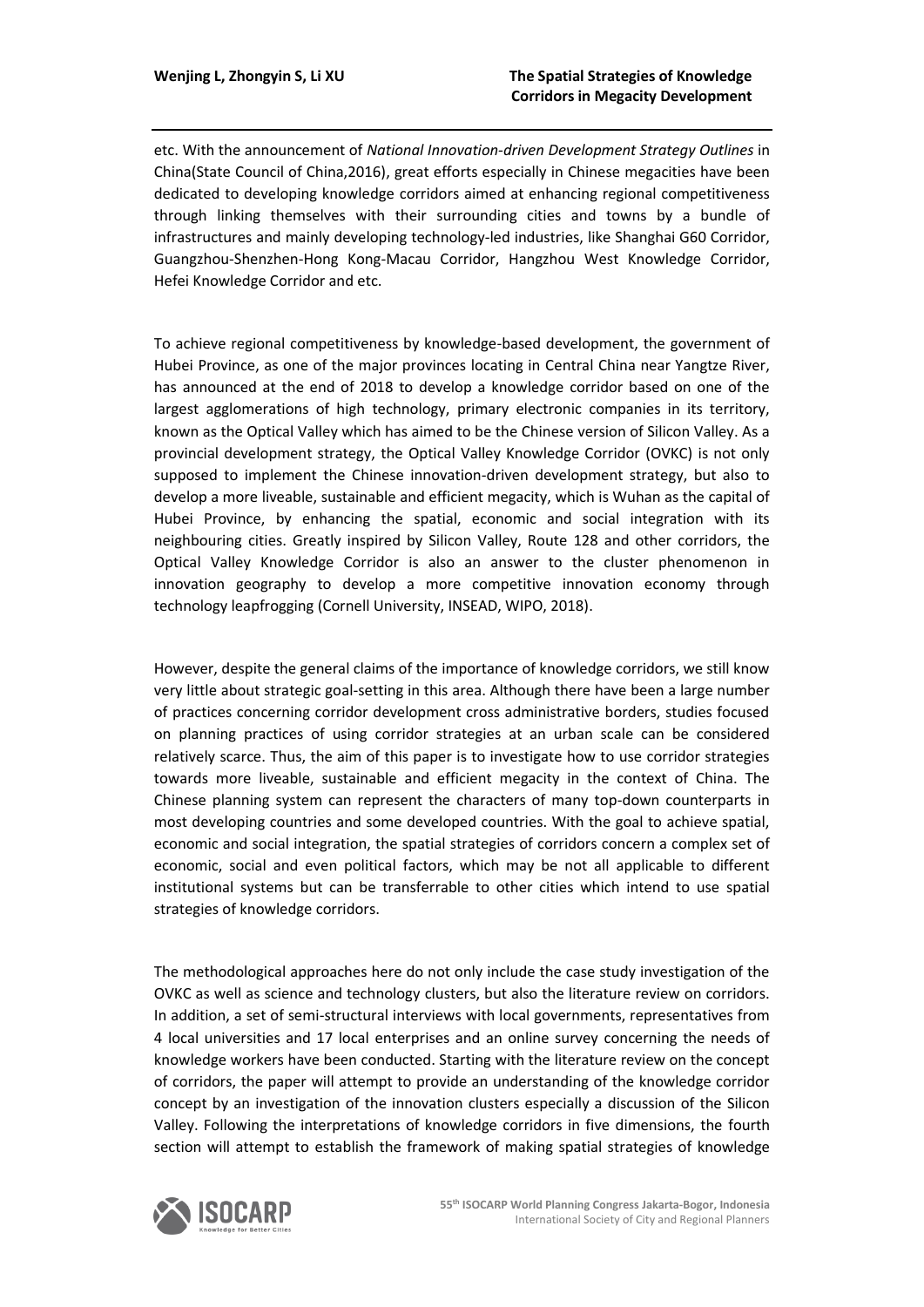corridors. Using the OVKC as an example, strategies have been proposed in correspondence to the interpretations by making it as a loop for innovation systems, a boom for knowledge economies, an attraction for knowledge workers, a highway for innovation flows and a mutual-force for urban governance. Last but not least, the concluding part will discuss the challenge of implementation in policymaking, followed-up work to do and its implications for other cities.

# **2. Literature Review**

Not as a new and univocal one, the corridor concept can be traced back to the linear city models brought up by the Spanish urbanist Soria y Mata(1844-1920) as early as 1882, which has been called the first model fully tailed to the development of transport technology (H Priemus & Zonneveld, 2003). On this basis, the Ciudad Lineal model has been developed and exerted influences on the pattern of urban expansions along with infrastructures especially in regional plans, which was not in the form of unbroken lines but more likely "beads on a string". Although opposed by many urbanists due to the destruction of ecological environments, the linear or belt developments have taken place on a large scale with the technological progress of transportations. Especially in the 19th century, urban decentralization has been enabled by the widespread use of private cars, which can be exemplified by the Silicon Valley in California, Route 128 near Boston, the Silicon Glen in Scotland and the M4 Corridor in Britain. The Silicon Valley, originated from the Stanford Industrial Park, has undergone the expansion along the Route 101 and Route 280 towards San Francisco and Santa Carla. Meanwhile, Route 128, also benefited from the knowledge spillovers of MIT, has been known as the technology corridor due to the agglomeration of high technology firms. As the United Kingdom's equivalents to Silicon Valley and Route 128, Silicon Glen running through Edinburgh and Glasgow has been known as the "industrial belt" of Scotland, and the M4 Corridor has also witnessed the high technology growth along the M4 highway. The common features of all the cases mentioned before are not only that they are all originated from the spillover effects of universities but also famous for the agglomerations of technology enterprises along the main roads.

With the constructions of cross-border especially transnational infrastructures and the awareness of economic integration, corridors are leading urban expansion more at regional and interregional scales than at sub-regional and urban scales. As a modern version, the concept of mega corridors has been brought up in the "Project" Europe 1992, which aimed to promote the economic, social and physical integration by enhancing the level of connectives (Priemus & Zonneveld, 2003). Evolving as a multi-faceted concept, the mega corridor has been not only defined as a bundle of infrastructures with heavy flows of traffic linking transnational urban agglomerations, but also an attempt to reconcile regional economic growths and sustainable developments. Thus, the meaning of corridors has been extended to the dimensions of infrastructures, regional economy, urban development and governance(Zonneveld & Trip, 2003).On this basis, the spatial developments of corridors have been focused on establishing the connections between the transportation, economic development, environment and urbanization with the premises that which areas should be designated as corridors and which parts should be defined as development zones and open

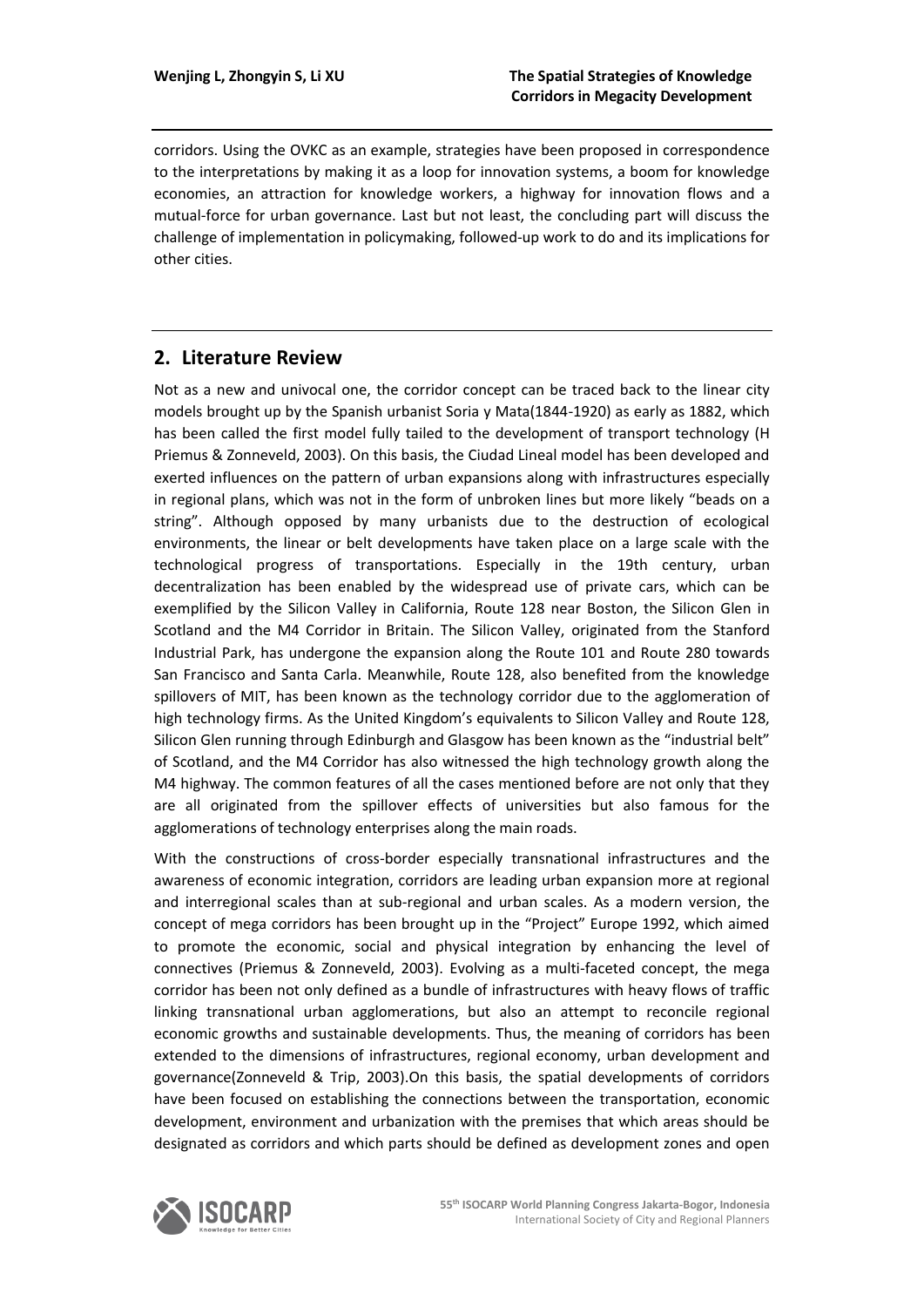spaces (Priemus & Zonneveld, 2003). As an instrument to achieve economic, social and urban integration, the corridor strategies imply overcoming not only physical borders but also social, cultural and institutional barriers which call for co-governance. Thus, strategic spatial planning, which is directed more towards integrated courses beyond traditional planning, concerns that the corridor concept has been elaborated as a physical and network of international infrastructure, and especially the nodal points of corridors have been balancing between the space of flows and the space of places (Albrechts & Coppens, 2003).

Although the concept of corridors has evolved from linear or belts forms to networks, one thing for sure is that the essential characteristic of corridors is the connectivity which enables the free and easy flow of people, goods and information (Chapman, Pratt, Larkham & Ian,2003). Especially in the backgrounds of knowledge economies which calls for efficient flows of financial and intellectual capitals, corridor developments have been considered as important instruments for megacities to achieve economic competitiveness by spreading economic activities from nodal points to the surrounding areas. Greatly inspired by the success of corridor developments especially the Silicon Valley, Route 128, the Silicon Fen and the M40 Corridor, developing countries in Asia Pacific Region have taken on initiatives of knowledge-based urban development especially science and technology clusters in the form of corridors. Amongst the most notable in the past few years are Tokyo-Yokohama-Tsukuba Corridor, Malaysian Multimedia Super Corridor, Shanghai G60 Knowledge Corridors, Guangzhou-Shenzhen-Hong Kong-Macau Corridors in China and etc. Although the concept of knowledge corridors has not been officially defined, the key elements of corridor projects in the backgrounds of knowledge-based urban development focuses on the assembly of knowledge infrastructure(e.g. universities, research and development institutes and etc), technological infrastructure(e.g. ICTs) ,connections to the global economy (e.g. international companies and finance institutions)and concentrations of well-educated and creative people(e.g. knowledge workers) (Winden & Berg, 2004; Carrillo, 2006; Corey & Wilson, 2006, Sarimin & Yigitcanlar,2011). The strategic developments of knowledge corridors in the economic, socio-cultural, enviro-urban and institutional dimensions have been exemplified by the case study of Malaysian Multimedia Super Corridor to be able to achieve economic prosperity, environmental sustainability, socio ‐ spatial order and local institutional competence (Sarimin & Yigitcanlar,2011).

Although there have been examples of corridors towards knowledge-based urban development, the concept of knowledge corridors hasn't been officially proposed yet based on the literature reviews. Thus, before discussing the spatial strategies of knowledge corridors, there are two key questions to be resolved. Firstly, how to understand the concept of knowledge corridors in the new economies driven by science and technological clusters, which do not rely on traditional factors like before. Secondly, how to make spatial strategies of knowledge corridors towards a more liveable, sustainable and efficient megacity based on the local conditions? The next sections will attempt to answer the questions.

## **3. The Understanding of Knowledge Corridors**

On the one hand, what knowledge corridors are different from other corridors is that the former one has an agglomeration of knowledge infrastructures especially and the ability to attract knowledge flow especially intellectual and capital resources constantly. On the other

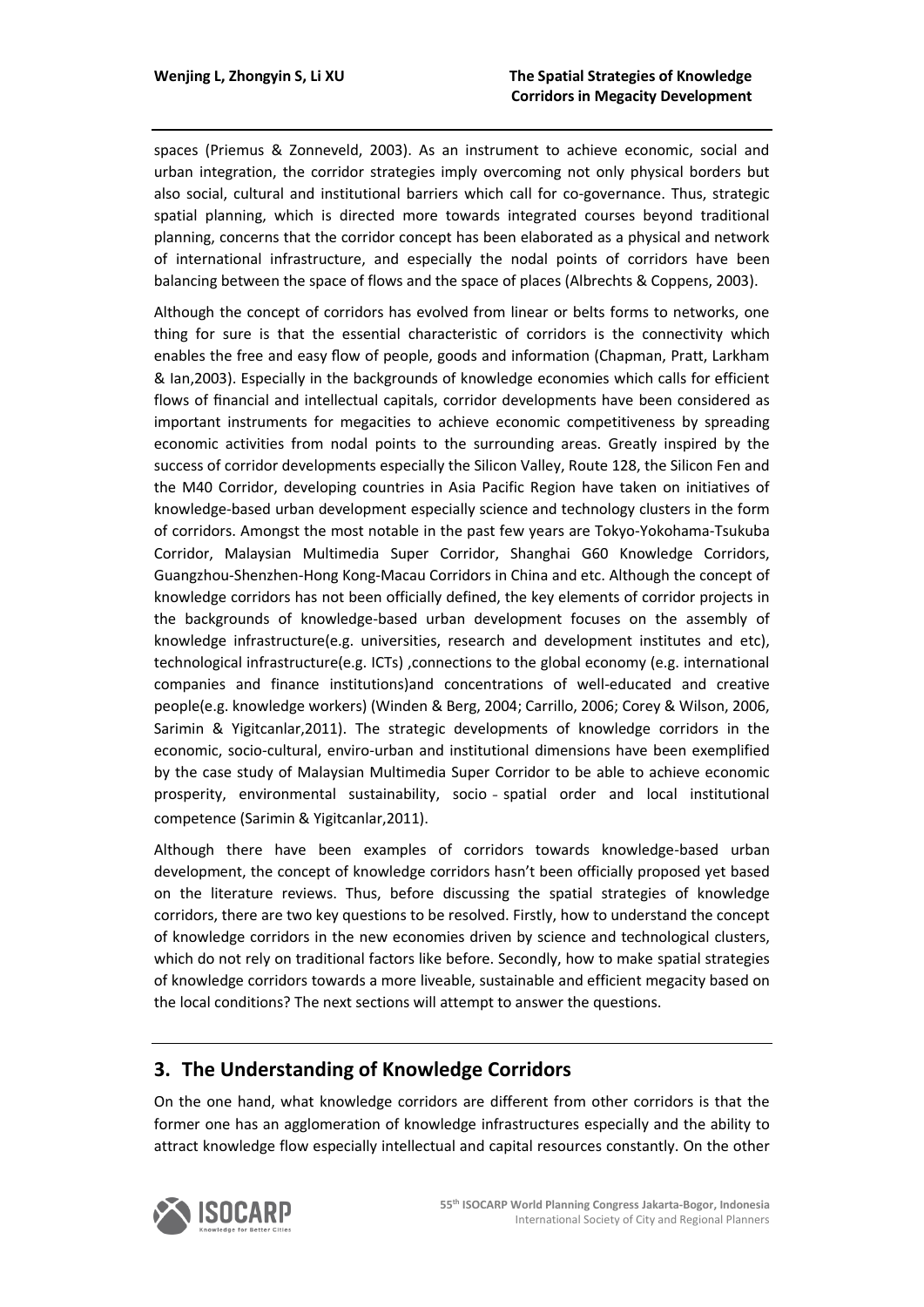hand, what corridors can contribute to the knowledge-based developments is that they can use the strength of connectivity to draw more flows into the nodal points and spread them into the surrounding areas so as to increase the regional competence at a larger scale, which will affect the space of places in return. This section will attempt to elaborate on the interpretations of knowledge corridors.

As a complex process, innovation often requires knowledge flow between different kinds of knowledge organizations which establish contact networks and alliance networks by frequent and repeated interactions (Huggins &Thompson, 2015). During the process, local innovation network could be established, which initially catalyzes the intellectual change and knowledge transfer across administrative borders, namely the regional innovation networks which will improve the efficiency and influences of local networks in return. (Pyka & Scharnhorst, 2009). This could be exemplified by the new-emerging trend of science and technology clusters since 2017, which grow beyond urban or regional borders by major transportation systems to achieve collaborations (Cornell University, INSEAD & WIPO, 2018). In the top-ranking list of the science and technology clusters, knowledge corridors have proved to improve their competitiveness of local and regional innovation networks by achieving efficient connections at different scales. Thus, knowledge corridors can be interpreted as a new form of urban and regional spatial structure, which could establish free flows of innovation resources by a bundle of infrastructures linking urban agglomerations, so as to develop local and regional innovation networks. The following five aspects are the major features of knowledge corridors that could be exemplified by case studies.

First of all, there should be a high concentration of different kinds of innovation resources related to the whole process of knowledge production, diffusion and transfer, which act as the foundation of producing innovation flows. In particular, knowledge production sectors include universities as well as their affiliated labs, knowledge transfer sectors like research institutions and related servicing facilities including investment captures and incubators should be all included as the three basic kinds of innovation resources, which keep interacting with each other to form innovation networks of knowledge corridors. Taking the Silicon Valley as an example, Stanford University, Stanford Research Park and Institutional Venture Partner can represent the three typical kinds of innovation resources, which have been interacted with each other frequently and repeatedly and formed the foundations of innovation networks. What's worthy to mention is that key technological infrastructures like national labs, as essential parts of the innovation resources, are playing crucial roles in forming regional innovation networks.

Secondly, the commercial spin-off effects of knowledge production sectors are the roots of innovation networks as well as their dynamics, considering their roles of enhancing expected economic returns of knowledge. For instance, the success of the Silicon Valley does not only repy on the spillover of Stanford University, which has given birth to local leading enterprises but has also benefited from firm neighbourhoods, where leading enterprises play the role of dandelion so as to nurture new start-ups. As essential parts of local innovation networks, firm neighbourhoods and their structures can be depicted as matrix machines, which indicates that distances matters a lot to the way leading enterprises interacting with new start-ups (Pyka & Scharnhorst,2009). This can be exemplified by the case of Hangzhou West Knowledge Corridor, which has witnessed the assembling lots of new start-ups within a 5 kilometre-radius circle centred at the local leading enterprise namely Alibaba.

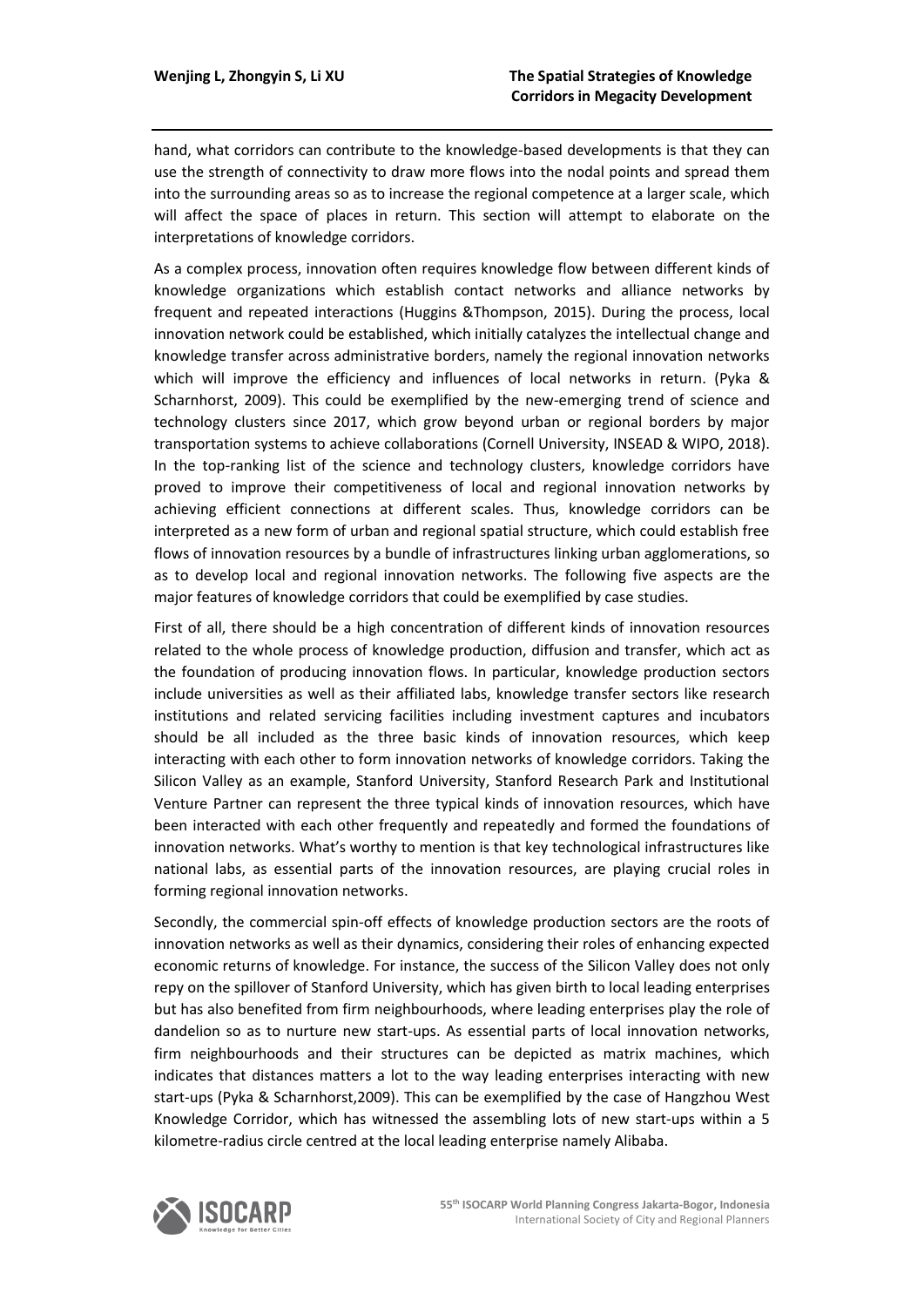Thirdly, keeping an attraction for knowledge workers can be considered as catalysts to boom innovation networks, as human capitals have proved to be key flows to improve regional competence. The various demands of knowledge workers should be satisfied by providing not only pleasant environments but also well-established urban amenities. Taking the Silicon Valley again as an example again, its pleasant climate, seashore and mountain landscapes have been known as one of the key factors to keep withdrawing human flows from other places of the world. Besides, there are not only basic urban amenities like schools, gyms, cultural centres and hospitals, but also a high density of the third places besides home and work like coffee shops for knowledge workers to interact with each other face to face, which has also proved to be essential urban amenities especially to creative industries. Thus, it has been proposed in the plan of the Hangzhou West Knowledge Corridor that the density of coffee shops should be improved to 2 per kilometres square, according to the counterparts of the Silicon Valley.

Fourthly, infrastructures which are the backbones of knowledge corridors should be wellequipped, so as to improve the efficiency of innovation flows. On the one hand, transportation hubs like airports, train stations and harbours as nodal points should be wellconnected to the regional transit systems, which can not only facilitate the absorption of intellectual and capital flows but also help developing regional innovation networks based on the local networks. On the other hand, the inner transit system including highways, subways as well as bike lanes should be well established to improve the efficiency of inner flows between nodal points. This can also be exemplified by the Silicon Valley which has not only benefited from the Route 101 and 280, but also from the San Francisco International Airport and San Jose International Airport. Thus, it has been proposed in the plan of Shanghai G60 Knowledge Corridor that the network density of highways should be improved 15 percent based on the existing transit system.

Last but not least, smart urban governance to keep urban planning, development and management flexible and adapt to the uncertainty of innovation is the key to keep constant flows in the places of space. The case of the Silicon Valley has not only exemplified the success of market-driven forces but also the smartness of urban governance. Not only the top-bottom approach by governments to regulate the spaces which play necessary roles in the process of innovation but are less-favoured by market, but also the bottom-top approach to improving the initiatives of markets should both be used in the governance of knowledge corridors. Besides, as the boundary of knowledge corridors usually crosses the borders of cities, provinces or even nations, the governing process usually requires the collaborations of vertical governments as well as the participation of universities, enterprises, citizens and etc. As a dynamic participatory process, the co-governance of knowledge corridors will not only need a long-term vision and short-term actions, but also require continuous evaluation and revision according to their own developmental stages and also adapting to new requirements (Sarimin & Yigitcanlar ,2015)

Based on the interpretations of knowledge corridors in five dimensions, the next session will attempt to discuss corridor strategies especially for megacities by the case studies of the OVKC in China, so as to shed some lights on other cities

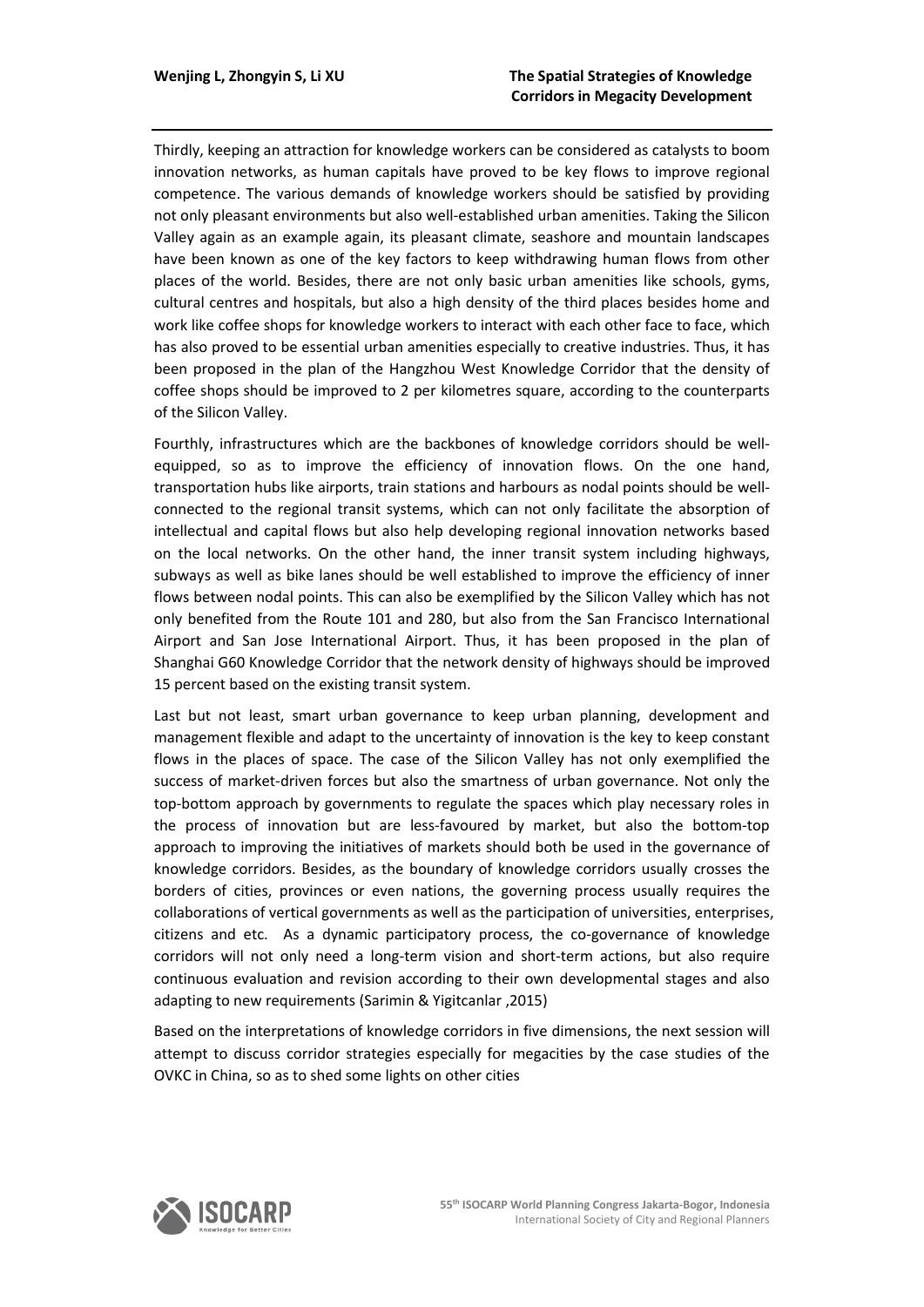# **4. The Knowledge Corridor Spatial Strategies in Megacity Developments: Case of the Optical Valley Knowledge Corridor in China**

As the largest knowledge-based urban development initiative in Hubei Province, China, the OVKC covers an area of 1515 kilometres square in Wuhan as well as its neighbouring city namely Ezhou. By benchmarking the progress amongst the prosperous knowledge corridors, it is intended that the OVKC function as a high-tech catalyst to help Wuhan and Ezhou to attract knowledge workers and techno-enterprises and become global international centres, so as to help with the transformation of urban development. The completion of the OVKC is estimated at an approximate 30-year timeframe and the development staged into three phases to allocate the initiatives. The first phase of the OVKC aims at creating a regional innovation hub in the Yangtze River Economic Belt in three years. The main goal of the second phase would be making the OVKC as an essential part of the Chinese innovation communities until 2035. Last but not least, the final goal would be aiming at a world-class innovation cluster, so as to help transform China into a "knowledge nation" till 2050. Towards the goals, adapting to the prevailing social-economic, technological and environmental circumstances in Wuhan, with the principles of producing diversity, prosperity, equity, efficiency and sustainability, a framework of spatial strategies of knowledge corridors based on the five dimensions of interpretations have been established in the aspects of making the OVKC a loop of innovation networks, a boom for knowledge economics, an attraction for knowledge workers, a freeway for innovation flows and a mutual-force for urban governance.

#### **4.1. Making knowledge Corridors a Loop of Innovation Networks**

As a type of linear form, knowledge corridors are actually science and technology clusters with a variety of knowledge sectors interacting with each other. The major differences between knowledge corridors and other types of science and technology clusters lie that the former ones with the character of connectivity are easier to develop a loop of innovation networks both locally and globally. Cases like the Silicon Valley show that the development of innovation networks usually go through stages from the agglomeration of knowledge sectors, the formation of local networks, the development of local networks and establishment of regional networks. Although the OVKC has abundant innovation resources including 60 universities, 19 national labs, 121 research institutes and etc, there are still missing ingredients including inter alia, key technology infrastructures, new types of research institutions, venture capitalists to fund the start-ups compared to other knowledge corridors home and aboard. Due to the lack of certain types of innovation resources, the local innovation networks has not been well-established only with local universities, research institutes interacting frequently with enterprises in Wuhan and out of Hubei Province. Let alone the regional innovation network, which has been dominated by three technology clusters centred around megacities like Beijing, Shanghai and Shenzhen. Therefore, the OVKC is at the stage between the formation of local networks and the development of local networks.

Based on the current stage of the OVKC, strategies towards making a loop of innovation networks have been made including bringing more varieties to the types of innovation resources, developing both local and regional innovation networks, so as to improve the

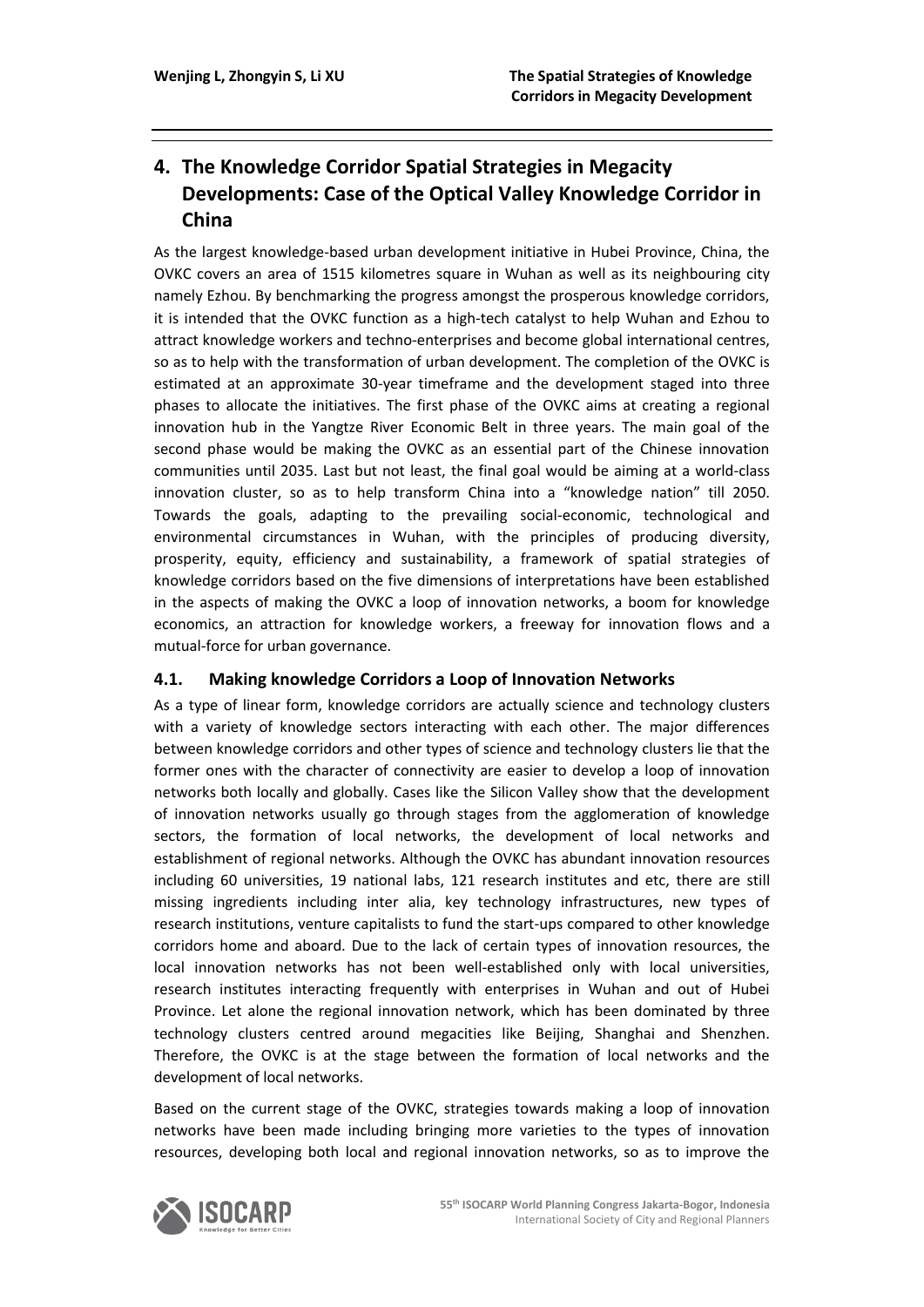regional roles in the national and international innovation geographies. Firstly, various knowledge sectors have been proposed to be introduced including new types of research institutions and all related servicing sectors like venture capitals and incubators specifically. What's more important is that key technological infrastructures should be encouraged to locate within the OVKC, which would prefer scenery sites. Secondly, networking development is required not only between local universities and industries within Wuhan, but also between all kinds of knowledge sectors in and out of Wuhan as well as Ezhou. Knowledge neighbourhoods have been proposed to be established centring at local universities and research institutes surrounded by venture captures, incubators and new start-ups within 5 kilometres, so as to enhance the transfer of knowledge (Figure 1). On this basis, local innovation networks can be built with four distinctive functional zone designated as key areas to produce, transfer and commercialize knowledge specifically and multiple knowledge neighbourhoods as nodal points to improve the capacity of local networks. Thirdly, the regional networks can be developed with the two airports acting as the innovation hubs to input and output knowledge talents and products. Based on its own strengths, the OVKC will be able to form a regional innovation community with Shanghai and its surrounding cities along the Yangtze River.



**Figure 1 Local Knowledge Neighbourhoods**

#### **4.2. Making Knowledge Corridors a Boom for Knowledge Economies**

Related to the innovation network is the geographical concentration of technology enterprises, which form industrial clusters and derive the booming of knowledge economies. Thus, the key to making knowledge corridors as a boom for knowledge economies is to incorporate the industrial chain with innovation networks by bridging the gaps between the producing and commercializing knowledge so as to keep nurturing local leading enterprises which could also give birth to new start-ups in the firm neighbourhoods. However, although the OVKC has been well-known for its competitiveness in optoelectronics industries, bio industries and intelligent manufacturing industries, the main reason lies that local leading firms are mostly the branches of national enterprises with their research functions locating in the first-tier cities like Beijing, Shanghai and Shenzhen. This has resulted in the failures of building local firm neighbourhoods, which can be exemplified by the fact that the current

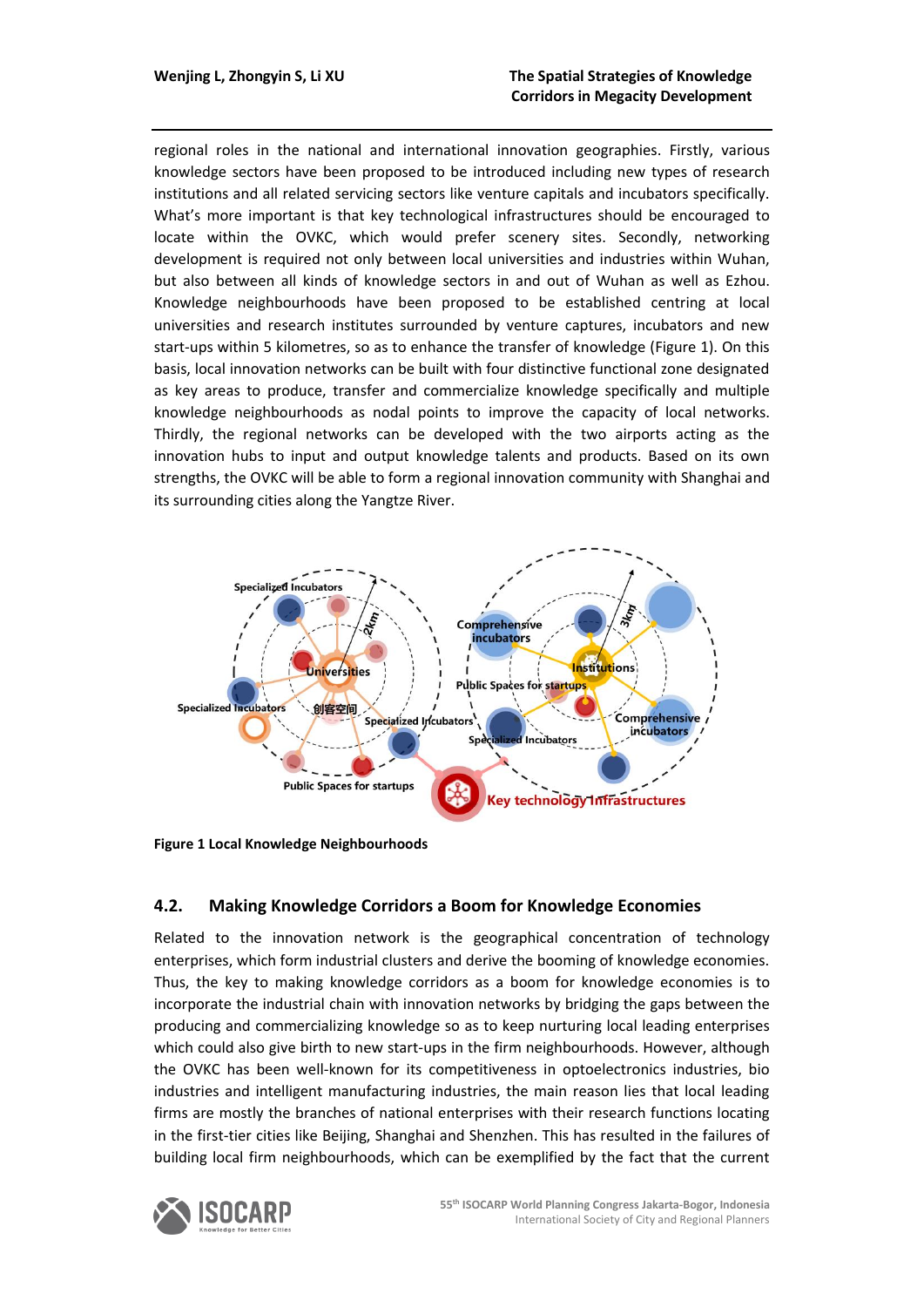amount of unicorn enterprises ranks behind compared to other knowledge corridors in China. Besides, there is an intriguing fact that high-tech firms have taken account for twothirds of the total amounts but one-third of all the production value of Hubei Province respectively. Investigations indicate that current high-tech firms are experiencing the threshold of growth due to lack of technical service facilities like pubic semi-works, public data-sharing centres.

Therefore, to boom the knowledge economies of the OVKC, the first thing to do is to build local neighbourhoods of firms and enhance networking possibilities between existing local leading enterprises and start-ups by locating technological service facilities including public semi-works, data-sharing centres and research labs in between, which not only can decrease the cost of growth for start-ups but also can realize the "dandelion" roles of local leading enterprises through face-to-face communications(figure 2). Besides, it is also proposed to introduce new leading enterprises which could locate their research and development sectors locally. To increase the attraction for them, designated zones with specific favourable policies on tax, constructions and etc, have been proposed, which requires deeper discussions furthermore. In this way, the current industrial chains of the OVKC could be incorporated with the innovation networks, which will not only focus on increasing the competence of the existing dominating industries, but also stress the roles of the technological service industries and attempt to expand the boundaries of existing industries towards the future. Especially, stressing the roles of the technological service industries like finances would benefit the building of local innovation networks by enhancing the access of knowledge sectors to venture capitals.



Firm neighborhood for existing leading enterprises

Firm neighborhood for future leading enterprises

**Figure 2 Local Neighbourhoods of Firms**

#### **4.3. Making Knowledge Corridors an Attraction for Knowledge Workers**

Knowledge workers, with a higher level of education, have been known as one of the most important driving forces behind knowledge-based developments. Together with knowledge, they are sourcing from universities but are free to move anywhere favourable to their living expectations. Pleasant environments and well-established urban amenities have proved to be the major attractions for them. As for the case of Wuhan, it has been known for its

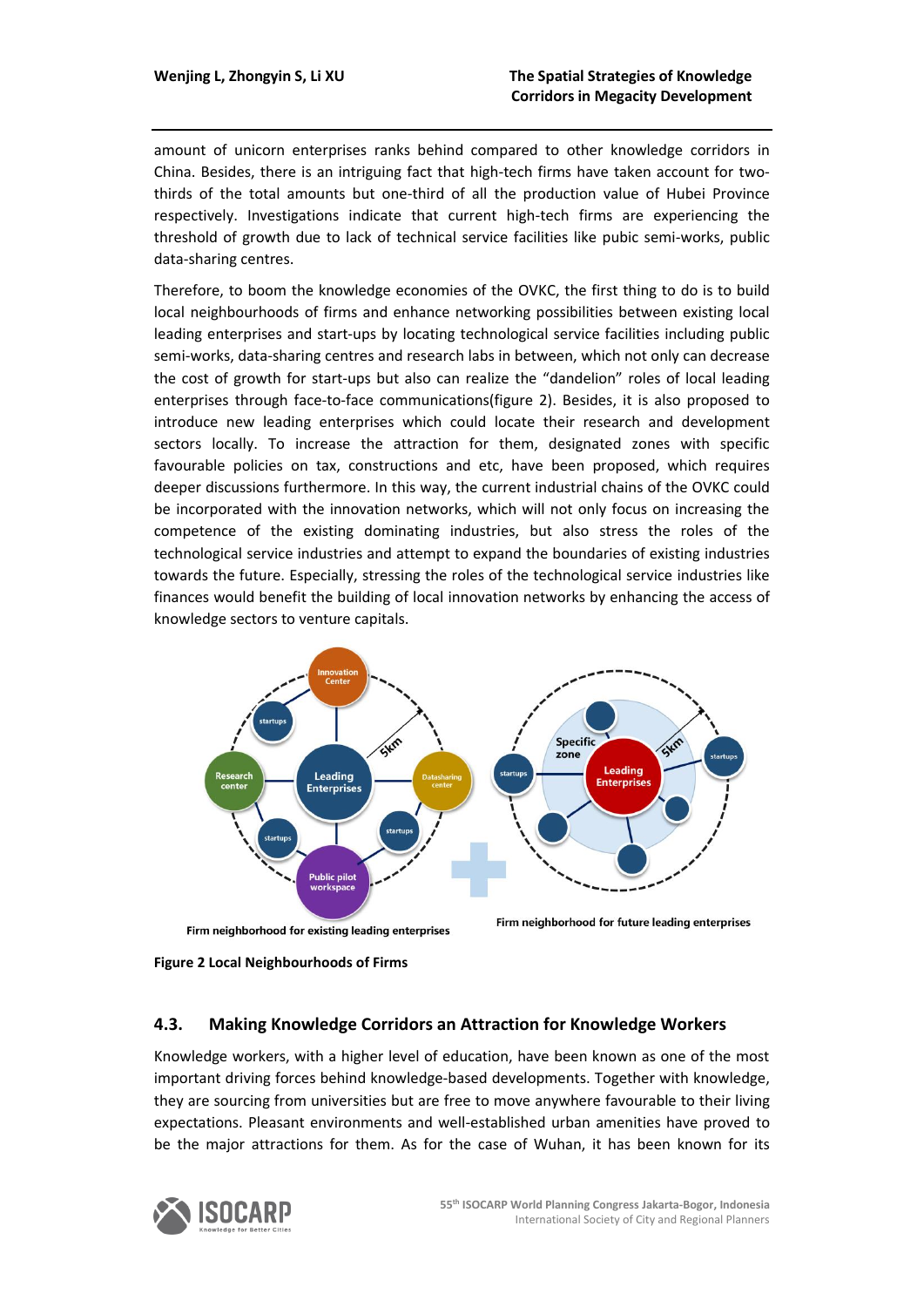nickname as "the Forest of Campus" but suffering from the loss of undergraduates for a long time due to the lack of attraction for knowledge workers. Although the OVKC is surrounded with mountains, lakes and rivers, there is neither many high-quality city parks with easy access nor greenways linking the surrounding sceneries. Investigations indicate that public space is the most important aspect that the OVKC should be improved at, and the existing urban amenities fail to meet the requirements of knowledge workers. Not only there is a lack of basic urban amenities especially elementary schools and hospitals, but also the third places like coffee shops for knowledge workers to mingle are short-supplied compared to other knowledge corridors. Considering that the number of knowledge workers in the OVKC is increasing at a higher rate than that of local residents, it is necessary to supply with customized urban amenities to meet the requirements of knowledge workers.

Thus, to make the OVKC an attraction for knowledge workers, it is suggested to establish a complex of "green", "red" and "yellow" infrastructures towards the current problems. Firstly, "green" infrastructures including high-quality urban parks with multi-functions like culture and sports and easy-access pocket parks with communication spaces have been proposed to locate within the corridor, linked by greenways (Figure 3). Secondly, "red" infrastructures which mean basic urban amenities for local residents should not only be supplemented according to the whole evaluation of the current facilities but also be required to be built with high standards. Thirdly, "yellow" infrastructures specifically targeting towards local knowledge workers are suggested to locate around workplaces within 15-minutes walking distances. According to the investigation with knowledge workers, the functions of "yellow" infrastructures are supposed to include not only retails, apartments, sports and so on for basic livings, but also encouraged to provide coffee shops, art galleries, book stores and libraries for knowledge workers to minge between and after work. This complex of "green", "red" and "yellow" infrastructures will furnish the innovation networks by keeping attracting knowledge workers.



**Figure 3 The Complex of "Green"," Red" and "Yellow" Infrastructures**

#### **4.4. Making Knowledge Corridors a Freeway for Innovation Flows**

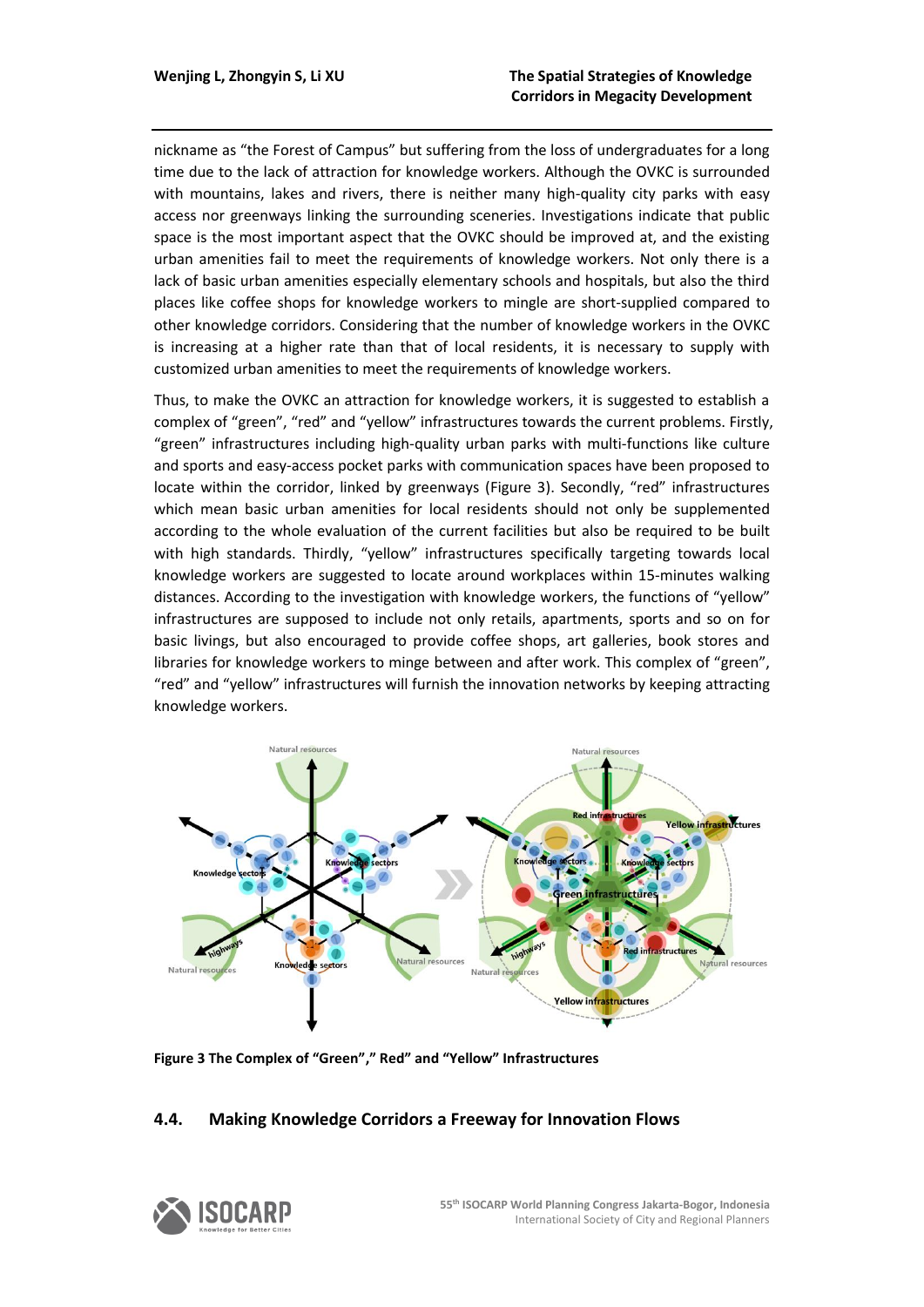Based on a bundle of infrastructures, knowledge corridors should become a freeway for innovation flows owing to the connectivity. With nodal points equipped with a transportation hubs playing the roles of attracting flows, the infrastructures of corridors could provide a freeway for innovation flows, so as to improve both the local and regional innovation network as a result. Aimed to be the national and international innovation centre, the OVKC still has a long way to go due to its current weak connection locally and regionally. Although with 3 high-speed train stations and 10 intercity train stations, the OVKC has taken the position of transportation hub in Central China, which will be threatened due to the construction of new super highspeed railways in nearby cities. Although there is the Tianhe Airport which is supposed to become the biggest passenger airport in Central China and will be the Shunfeng Airport which aimed at ranking the third among freight airports in Asia, this area is weakly connected to both the airports. Due to the rivers as natural barriers, the transportation system of highways, subways and greenways are all underdeveloped, leading to the traffic jams in rush hours let alone easy access to nodal points.

Therefore, to realize the goals of the national and international innovation centre, the first thing to do would be improving the strategic position in national and international transportation systems by speeding up the construction of the Shunfen Airport and locating super highspeed railway stations within the boundary of the OVKC. Besides, the network density of highway systems is proposed to be improved so as to improve the connection between nodal points especially airports, train stations and other hubs. More efficient public transport systems are also proposed to be built by extending the subway line to link with most nodal points and establishing greenways to connect subway stations with workplaces and housing areas. In particular, a specialized public transport system including subways and bus lines is suggested to establish door to door between universities, research institutions and major knowledge sectors, towards the problems of low efficiency of current public transport. A smart transit system is also suggested to build upon the existing roads, towards the problems of traffic jams in rush hours. In this way, the goal has been set that it will take not more than 60 minutes to reach nodal points especially the airports, train stations and other transportation hubs from anywhere within the boundary of the OVKC.

#### **4.5. Making Knowledge Corridors a Mutual Force for Urban Governance**

The tricky parts of governing knowledge corridors lie not only with the uncertainty of innovation but also the cross-bordering issue of linear developments, which is like a dynamic, participatory and strategic process and it requires a careful and delicate orchestration (Sarimin & Yigitcanlar, 2015). As the boundary of the OVKC crosses the borders of two cities, a mutual-force between central governments vertically as well as the two municipalities and the public horizontally has been missing due to the institutional issues. Although the public policies concerning to the innovation activities in the OVKC have been issued at a number of more than 100, only less than 10 percent of the policies are related to the governance of spaces for innovation activities. This has led to the difficulties in the whole process of knowledge-based urban development, due to the lack of flexibilities to adapt to the uncertainty of innovation. For example, the current land use regulation has set up a rigid upper limit for the mixed-use functions while investigations indicate that the requirements of the existing enterprises to improve the proportions of mixed uses are difficult to meet with. This has also increased the institutional cost for enterprises to be engaged more in innovation activities.

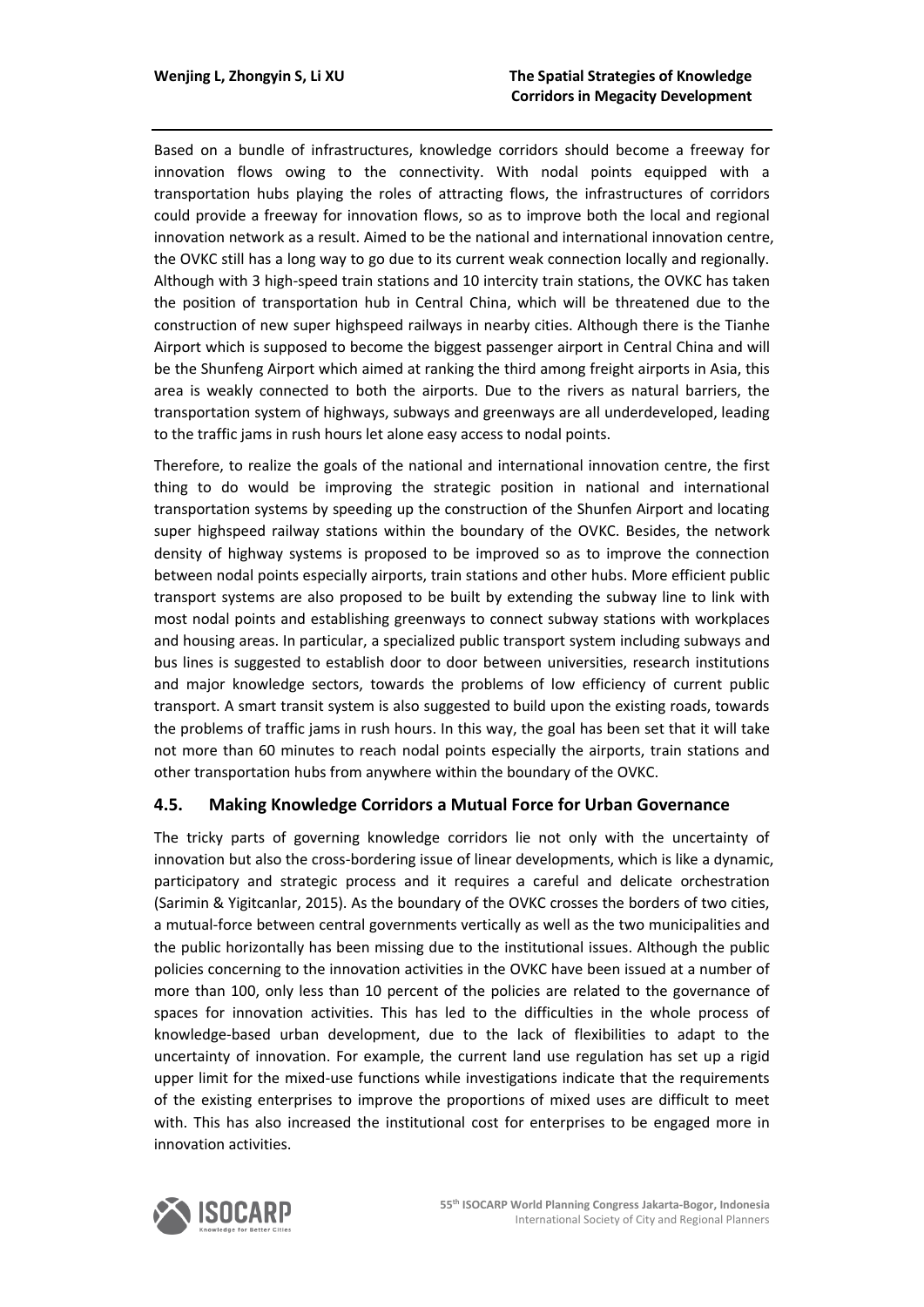To form a mutual-force for urban governance, it is suggested that a "one-stop-agency" for the operational management of the OVKC should be established at first to enhance the organizational capacity, which involves not only the provincial government of Hubei, the municipal governments of Wuhan and Ezhou, but also local universities, enterprises and the public. Besides, the flexibilities of current land use regulations have been proposed to be enhanced by increasing the upper limit of mixed-use functions and adding a new type of land use to the existing system, which could be undefined of land use and applying for specific policies to locate key technological infrastructures, leading enterprises and etc. Beyond this what needed most is not only the adjustment of current public policies but also a continuous policy monitoring system to recognize the current development stage as well as the problems and ensure that the objectives can be achieved. In correspondence to the understanding of knowledge corridors, the system of 36 indexes which can be measured every year and compared with other cities have been established in 5 dimensions corresponding to the interpretations of knowledge corridors (table 1).

| Category                              | Sub-category                  | Index                                                                                                                    |
|---------------------------------------|-------------------------------|--------------------------------------------------------------------------------------------------------------------------|
|                                       |                               | Number of key technology infrastructures                                                                                 |
| <b>Innovation</b><br><b>Resources</b> | <b>Innovation Input</b>       | <b>Number of Incubators</b>                                                                                              |
|                                       |                               | <b>Number of Public Spaces for Startups</b>                                                                              |
|                                       |                               | The percentage of research and development expenses in GDP (%)                                                           |
|                                       | <b>Innovation Output</b>      | Valid patents per 10000 people per year                                                                                  |
|                                       |                               | Number of PCT patents per year                                                                                           |
|                                       |                               | Number of invented international standards                                                                               |
| <b>Industries</b>                     | Industrial Structure          | Percentage of the added value of strategic industries in GDP(%)                                                          |
|                                       |                               | Percentage of the added value of new economies in GDP(%)                                                                 |
|                                       |                               | Percentage of high-tech service industries incomes(%)                                                                    |
|                                       | <b>Innovative Enterprises</b> | The Increasing rate of gazelle enterprises(%)                                                                            |
|                                       |                               | Number of unicorn enterprises                                                                                            |
|                                       |                               | The Increasing number of high-tech enterprises per year                                                                  |
|                                       |                               | Number of enterprises with venture capitals                                                                              |
| Physical<br><b>Environments</b>       | <b>Public Spaces</b>          | Areas of parks per person(square meters)                                                                                 |
|                                       |                               | Coverage of urban parks with an area of more than 5000 square meters to<br>residential districts within 500 meters(%)    |
|                                       |                               | Number of urban parks with an area of more than 10 hectares per 10000<br>people                                          |
|                                       |                               | Coverage of greenways to residential districts within 5-minute walking<br>distances                                      |
|                                       | <b>Urban amenities</b>        | Number of international schools per 10000 people                                                                         |
|                                       |                               | Number of hospital beds per 10000 people                                                                                 |
|                                       |                               | Number of larger urban amenities(including exhibitions, libraries, art<br>galleries, theaters and etc.) per 10000 people |
|                                       |                               | Coverage of urban amenities to residential districts(%)                                                                  |
|                                       |                               | Areas of the third places (like coffee houses) per person (square meters)                                                |
| <b>Transport</b>                      | <b>Accessibility</b>          | Coverage of airports within 60-minute travel(%)                                                                          |
|                                       |                               | Coverage of train stations within 45-minute travel(%)                                                                    |
|                                       |                               | The Density of high-way network(meters per square meters)                                                                |
|                                       | Connectivity                  | The Density of branch network(meters per square meters)                                                                  |
|                                       |                               | Milestones of subways(kilometers)                                                                                        |
|                                       |                               | Percentage of travel by public transport(%)                                                                              |
|                                       |                               | Milestones of public transport per 100000 people(kilometers)                                                             |

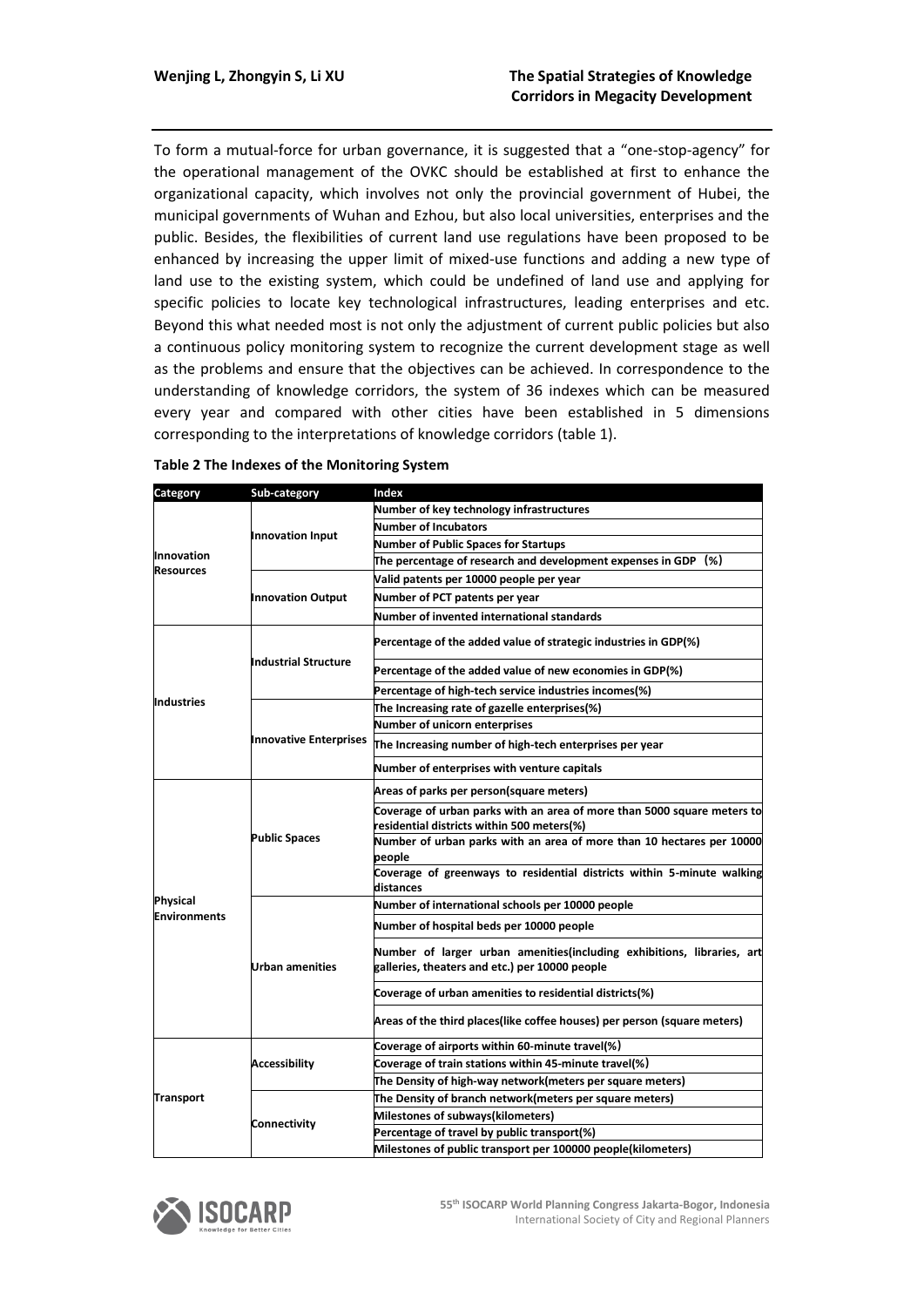| Governance | <b>Spaces</b>   | Percentage of increased spaces for innovation activities in office buildings<br>per year(%) |
|------------|-----------------|---------------------------------------------------------------------------------------------|
|            |                 | Percentage of increased apartments for knowledge workers in housings(%)                     |
|            | <b>Policies</b> | Percentage of policies for innovators (%)                                                   |
|            |                 | Percentage of policies for capitals                                                         |
|            |                 | Percentage of policies for related issues (%)                                               |
|            |                 | Percentage of policies for coordination(%)                                                  |

To implement the strategies at local scales, short-term, mid-term and long-term targets for the index system have been made respectively and an action plan for the next year has also been established especially. As a complex of long-term vision, plans and short-term actions together with effective policies, knowledge corridor strategies would require a long span of time to achieve progress. Within the first phase of development, the projects listed in the action plan for the OVKC are about to launch or still in progress though. However, what's obvious right now is that both local governments of Wuhan and Ezhou are preparing to collaborate with each other with the establishment of the strategic plan, which indicates a good start for the implementation of the strategic plans. With the strategies been proposed elevated to national agenda while keeping sinking locally and regionally, this would also improve the competitiveness, sustainability and liveability of the megacity of Wuhan and its metropolitan area.

# **5. Conclusions**

How to understand the concept of knowledge corridors in the new economies driven by science and technological clusters, which do not rely on traditional factors like before? How to make knowledge corridor strategies towards a more liveable, sustainable and efficient megacity based on the local conditions? The two questions above have been answered by the literature review and case studies in this paper. Although the corridor concept, with a long history, has evolved from linear or belt patterns to networks, one thing which has never changed is its character of connectivity. Greatly inspired by the success of the Silicon Valley, M80 and other technology clusters in corridor patterns, there has been a trend of using the spatial instruments of knowledge corridor with its connectivity to improve the regional roles of megacities in developing countries especially like China. Based on the original concepts and case studies, knowledge corridors, as the combination of knowledge-based urban development and corridor development, could be interpreted as corridors with various knowledge resources to establish local and regional innovation networks, clustered leading enterprises which could nurture start-ups to boom knowledge economies, pleasant environments and urban amenities to attract knowledge workers, well-connected transit systems to improve the efficiency of innovation flows and co-governing mechanism to adapt to the uncertainty of innovation. Based on the five dimensions of the understanding, the case study of the OVKC has been used to elaborate the knowledge corridor strategies, which are proposed to be made as a loop for innovation networks, a boom for knowledge economies, an attraction for knowledge workers, a freeway for innovation flows and a mutual force for co-governance, towards a more liveable, sustainable and efficient megacity. As a complex of visions, plans and actions together with effective policies, knowledge corridor strategies should not be phased according to its own circumstances but also require continuous monitoring.

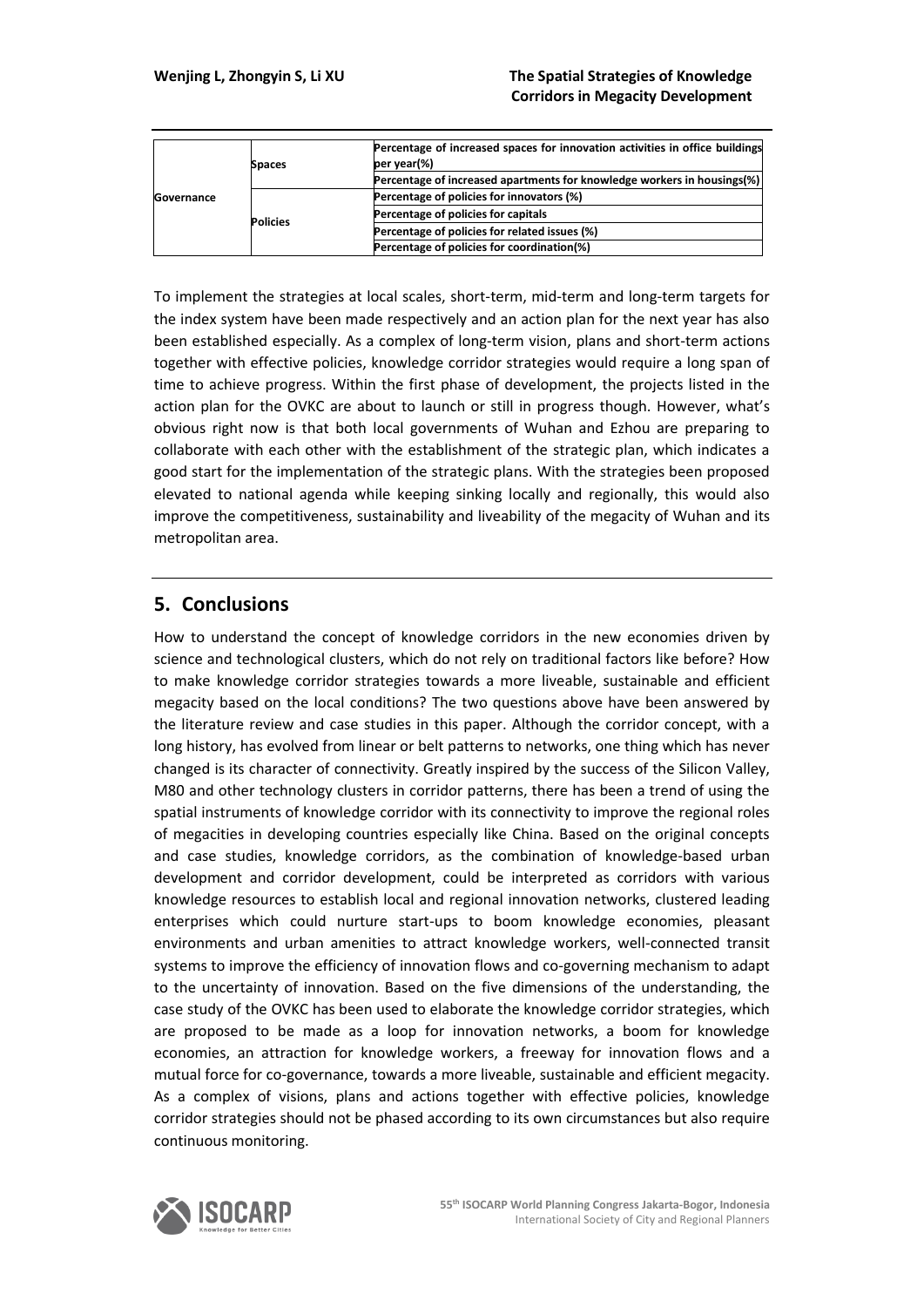As there will a span of time to access the achievements or failure of the strategic plans of the OVKC, what the case study would like to contribute is the framework in making knowledge corridor strategies rather than the wholesale packages. Like an orchestra, the implementation of knowledge corridor strategies does not only require a conductor to vision, lead, monitor and make adjustments constantly but also a group of music players to collaborate. Although the music books like the framework of the strategies may not change in different theatres, the performances will be not the same with different audiences like the country-specific social, cultural, economic and technological circumstances, which are the key factors to determine the final effects.

# **6. References**

Albrechts Lousi, Coppens Tom (2003) "Megacorridors: Striking a Balance between the Space of Flows and the Space of Places". Journal of Transport Geography, Vol.11 No. 3(September).

Castells Manuel (1999) The Information Age, Oxford: Wiley-Blackwell.

Castells Manuel, Halls Peter (1994) Technopoles of the World, London: Routledge. Carrillo Francisco (2006). The Century of Knowledge Cities:Approaches, Experiences, and Perspectives. Carillo (Ed.). New York: Butterworth–Heinemann.

Chapman David, Pratt Dick, Larkham Peter, Ian Dickins (2003)" Concepts and Definitions of Corridors: Evidence from England's Midlands", Journal of Transport Geography. Vol.11 No. 3 (September).

Corey Kenneth, Mark Wilson (2006). Urban and Regional Technology Planning. New York: Routledge.

Cornell University, INSEAD, WIPO (2018) Global Innovation Index 2018, Energizing the World with Innovation, from

[https://www.baidu.com/link?url=dAMQnK3rfmHAsAEKLJroUcCn5eJrj3pfwf6Qu74Df](https://www.baidu.com/link?url=dAMQnK3rfmHAsAEKLJroUcCn5eJrj3pfwf6Qu74Dfo3u7X-jwLC5vMMJDJr6RFHJQnWNQnVzJ7QXXFODG3_dRK&wd=&eqid=e05e388f0000cdac000000055d13623d) [o3u7X-](https://www.baidu.com/link?url=dAMQnK3rfmHAsAEKLJroUcCn5eJrj3pfwf6Qu74Dfo3u7X-jwLC5vMMJDJr6RFHJQnWNQnVzJ7QXXFODG3_dRK&wd=&eqid=e05e388f0000cdac000000055d13623d)

[jwLC5vMMJDJr6RFHJQnWNQnVzJ7QXXFODG3\\_dRK&wd=&eqid=e05e388f0000cdac](https://www.baidu.com/link?url=dAMQnK3rfmHAsAEKLJroUcCn5eJrj3pfwf6Qu74Dfo3u7X-jwLC5vMMJDJr6RFHJQnWNQnVzJ7QXXFODG3_dRK&wd=&eqid=e05e388f0000cdac000000055d13623d) [000000055d13623d](https://www.baidu.com/link?url=dAMQnK3rfmHAsAEKLJroUcCn5eJrj3pfwf6Qu74Dfo3u7X-jwLC5vMMJDJr6RFHJQnWNQnVzJ7QXXFODG3_dRK&wd=&eqid=e05e388f0000cdac000000055d13623d)

Haug Peter (1986) "US High Technology Multinationals and Silicon Glen". Regional Studies. Vol.20 No. 2(February).

Huggins Robert, Thompson Piers (2015) "Entrepreneurship, Innovation and Regional Growth: A Network Theory". Small Business Economics. Vol. 41 No. 5(June).

- Lambert Christine, Boddy Martin (1998) "Planning for Major Urban Expansion: A Case Study in the UK's M4 Growth Corridor", Planning Practice and Research. Vol.13 No.4 (August).
- Malairaja Chandra (2003) "Learning from the Silicon Valley and Implications for Technological Leapfrogging the Experience of Malaysia". International Journal of Technology Management and Sustainable Development. Vol.2 No. 2 (October).
- Priemus Hugo, Zonneveld Wil (2003) "What are Corridors and What are the Issues? Introduction to Special Issue: The Governance of Corridors". Journal of Transport Geography. Vol. 11 No.3(September).
- Pyka Andreas, Scharnhorst Andrea (2009) Innovation Networks New Approaches in Modelling and Analysing. Heidelberg: Springer-Verlag, Springer-Complexity.